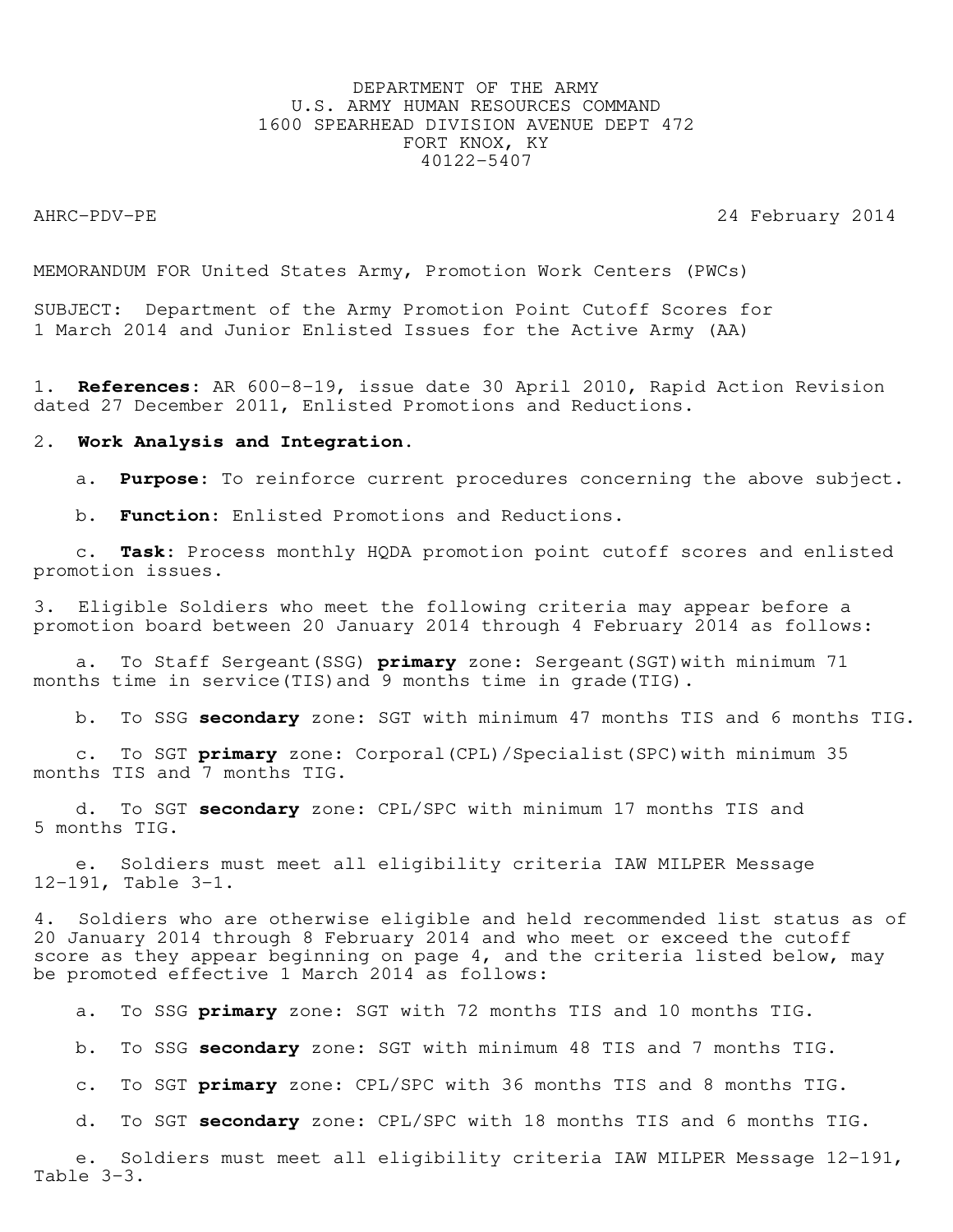AHRC-PDV-PE SUBJECT: Department of the Army Promotion Point Cutoff Scores for 1 March 2014 and Junior Enlisted Issues for the Active Army (AA)

5. **SPC Waiver Information**: The Directorate of Military Personnel Management (DMPM), Army G1 has announced the variable specialist waiver ceiling percentage is 17%, IAW AR 600-8-19, paragraph 2-5h.

BY THE ORDER OF THE SECRETARY OF THE ARMY:

 JONATHAN A. URIBE-HUITRON Sergeant Major, USA Chief, Enlisted Promotions Promotions Branch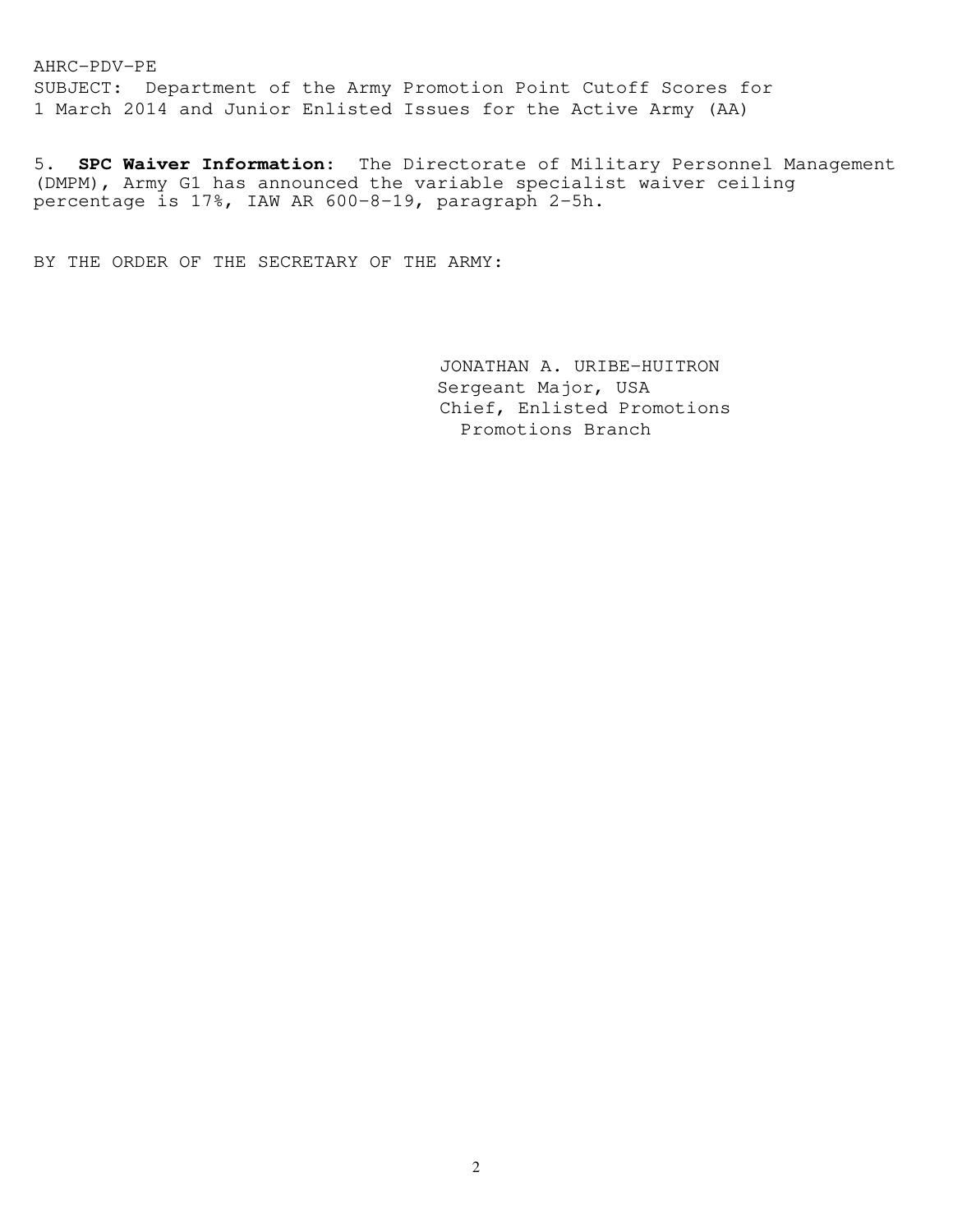SUBJECT: Department of the Army Promotion Point Cutoff Scores for 1 March 2014 and Junior Enlisted Issues for the Active Army (AA)

## **REMINDERS/GENERAL INFORMATION:**

1. Secretary Of The Army Memorandum, Army Directive 2013-15 (Noncommissioned Officer Promotions), 1 Jul 13, requires completion of structured self development level I (SSD-I) as a minimum promotion eligibility requirement for consideration to the rank of Sergeant (SGT). Eligibility to reside on the recommended list to Sergeant (E5) requires that all specialists SPC/ corporals(CPL) be, at a minimum, graduates of SSD-I. Soldiers who are already graduates of the Warrior Leader Course (WLC) are considered to have already met this minimum eligibility requirement.

2. After Soldiers appear on the DA Promotion Selection/By-Name List, unit's are required to ensure that Soldiers (SPC/SGT) have a current record Army Physical Fitness Test (APFT) on the promotion effective date (The date the Soldier met the cutoff score is not the effective date of the promotion), is not flagged, not barred from reenlistment, graduates of SSD-I for promotion to SGT and meets service remaining requirements (SRR) for promotion to SSG.

3. **Promotion Board Dates –** Reminder, promotion boards must be conducted between the 20<sup>th</sup> of the month proceeding the board month and no later than the 4<sup>th</sup> day of the board month IAW Milper Message 12-242. Promotion Boards are invalid after the  $4^{th}$  day of the month.

4. **Invalid promotion boards** - First Sergeant (E8 or below) as the president of the board and promotion boards conducted outside of the dates stated in 2 below. Units found out of tolerance will be emailed and informed that they must submit an exception to policy (ETP) to the Army G1 for approval of their promotion board. The Junior Enlisted Promotion section will flag each Soldier listed on the promotion board proceedings until an ETP is submitted and approved/disapproved.

5. **Milper Messages** – Unit S1 and Military Personnel Division (MPD) personnel and Soldiers should review the following messages:

 a. Milper Message 11-233, 11-306, 11-343, 11-377, 12-167, 12-189, 12-190, 12-191, 12-240, 12-241, 12-242, 12-243, 12-303, 12-309, 12-347, 13-106, 13-212, 13-275, 13-289, 13-340 and 14-016.

6. **PPW Access –** Brigade(BDE)/Battalion(BN)and MPD personnel that require access to the PPW can submit requests for access using the request memo template on the HRC website,(misuse of the PPW will lead to the suspension of the users account).

<https://www.hrc.army.mil/TAGD/Enlisted%20Selections%20and%20Promotions> Please email your request to [usarmy.knox.hrc.mbx.tagd-jr-enlisted-promotions@mail.mil](mailto:usarmy.knox.hrc.mbx.tagd-jr-enlisted-promotions@mail.mil) with the subject line: "PPW Access".

7. For junior enlisted promotion inquiries, email [usarmy.knox.hrc.mbx.tagd-jr-enlisted-promotions@mail.mil.](mailto:usarmy.knox.hrc.mbx.tagd-jr-enlisted-promotions@mail.mil)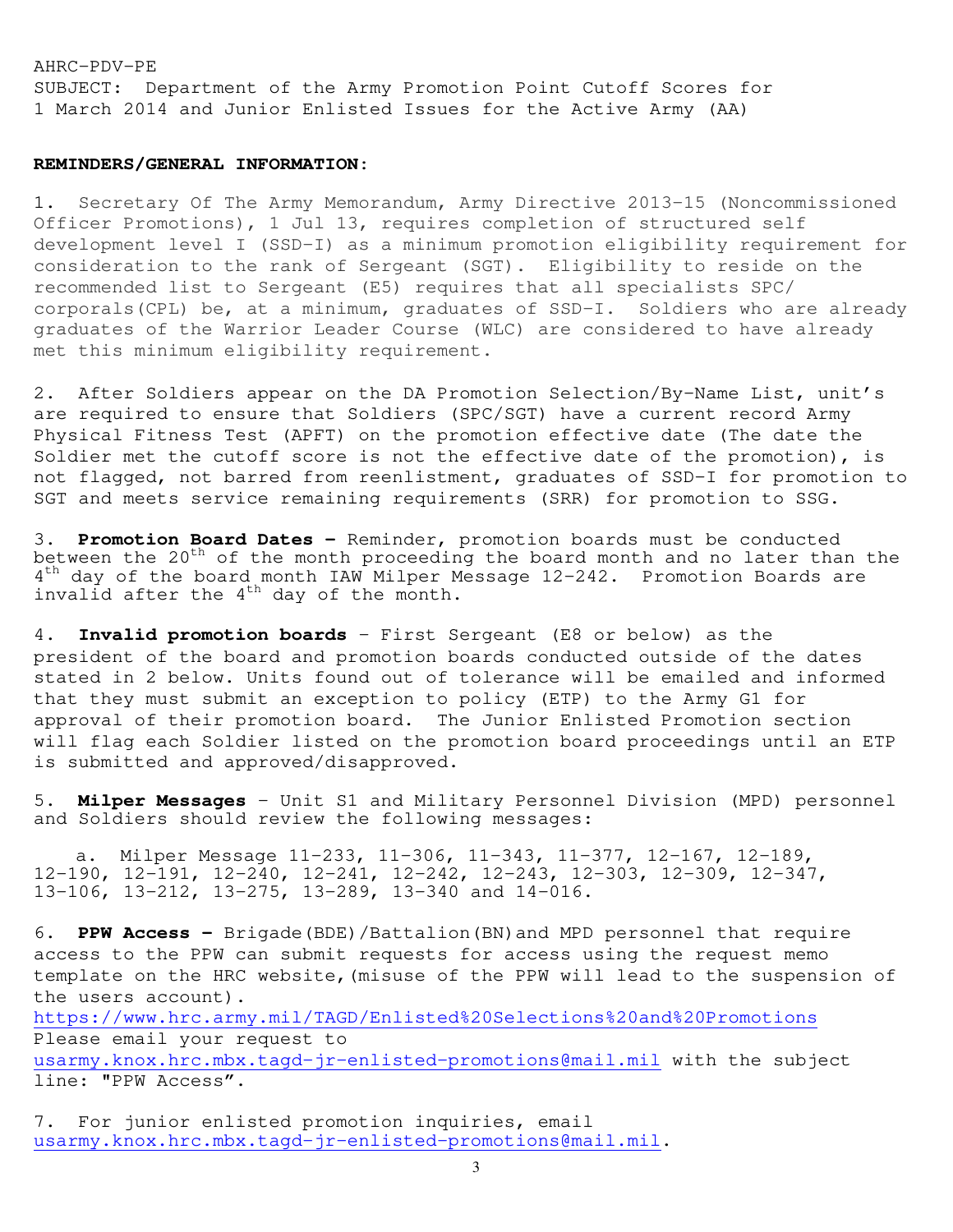SUBJECT: Department of the Army Promotion Point Cutoff Scores for 1 March 2014 and Junior Enlisted Issues for the Active Army (AA)

|            |            |                       |            |                       |                       |                     |                   |                       | AA PROMOTION QUALIFICATION SCORES FOR PROMOTION DURING MARCH 2014 |                     |                        |                                       |
|------------|------------|-----------------------|------------|-----------------------|-----------------------|---------------------|-------------------|-----------------------|-------------------------------------------------------------------|---------------------|------------------------|---------------------------------------|
|            |            | <b>CUT-OFF SCORES</b> |            |                       |                       |                     | ELIGIBLES ON LIST |                       |                                                                   |                     | PROMOTIONS (EST)       |                                       |
|            |            | $\ldots$ SGT          |            | $\ldots$ SSG $\ldots$ | $\ldots$ SGT $\ldots$ |                     |                   | $\ldots$ SSG $\ldots$ | $\ldots$ SGT                                                      |                     | $\ldots$ SSG $\ldots$  |                                       |
| <b>MOS</b> | PZ         | ${\bf s}$             | PZ         | ${\tt SZ}$            | PZ                    | ${\bf SZ}$          | PZ                | ${\tt SZ}$            | PZ                                                                | ${\tt SZ}$          | $\mathbf{P}\mathbf{Z}$ | ${\tt SZ}$                            |
| $09L+$     | 39         | 40                    | 14         | 15                    | $\mathbf{1}$          | $\overline{4}$      | $\overline{0}$    | $\overline{4}$        | $\mathbf 1$                                                       | $\overline{4}$      | $\overline{0}$         | 4                                     |
| $11B+$     | 39         | 40                    | 430        | 430                   | 209                   | 65                  | 309               | 263                   | 209                                                               | 65                  | 62                     | 52                                    |
| 11C        | 388        | 391                   | 414        | 414                   | 31                    | 8                   | 17                | 7                     | 17                                                                | 4                   | $\overline{4}$         | $\mathfrak{Z}$                        |
| 12B        | 468        | 468                   | 454        | 458                   | 18                    | 11                  | 109               | 83                    | 4                                                                 | 1                   | 24                     | 7                                     |
| $12C*$     | 39         | 40                    | 14         | 15                    | $\mathbf{2}$          | 0                   | 5                 | 1                     | 2                                                                 | 0                   | 5                      | $\mathbf 1$                           |
| 12D        | 39         | 40                    | 14         | 15                    | $\mathbf 0$           | 0                   | $\mathbf 0$       | 0                     | 0                                                                 | $\Omega$            | $\Omega$               | $\mathbf 0$                           |
| 12H        | ΝA         | ΝA                    | 436        | 436                   | NA                    | NA                  | 33                | 16                    | NA                                                                | ΝA                  | 8                      | 4                                     |
| $12K+$     | 39         | 40                    | ΝA         | NA                    | 4                     | 2                   | ΝA                | ΝA                    | 4                                                                 | $\mathbf{2}$        | ΝA                     | NA                                    |
| $12M*$     | 798        | 798                   | 14         | 15                    | 3                     | 0                   | 1                 | 0                     | 0                                                                 | 0                   | $\mathbf{1}$           | $\overline{0}$                        |
| 12N        | 798        | 798                   | 590        | 798                   | 67                    | 9                   | 113               | 64                    | 0                                                                 | 0                   | 1                      | 0                                     |
| 12P        | 798        | 798                   | 798        | 798                   | $\overline{0}$        | 0                   | 35                | 3                     | 0                                                                 | 0                   | $\Omega$               | $\mathbf 0$                           |
| 12R        | 451        | 798                   | ΝA         | NA                    | 14                    | 2                   | ΝA                | ΝA                    | 2                                                                 | 0                   | ΝA                     | ΝA                                    |
| 12T        | 471        | 471                   | 798        | 798                   | 10                    | 2                   | $\overline{0}$    | 3                     | 2                                                                 | 1                   | 0                      | $\overline{0}$                        |
| 12V        | 798        | 798                   | 798        | 798                   | 5                     | $\mathbf 0$         | $\overline{2}$    | 3                     | 0                                                                 | 0                   | $\Omega$               | $\overline{0}$                        |
| 12W        | 524        | 798                   | ΝA         | NA                    | 36                    | 2                   | ΝA                | ΝA                    | 10                                                                | 0                   | ΝA                     | NA                                    |
| 12Y        | 485        | 495                   | 429        | 798                   | 47                    | 14                  | 23                | 16                    | 11                                                                | 2                   | 5                      | $\mathbf 0$                           |
| 13B        | 480        | 505                   | 798        | 798                   | 173                   | 48                  | 205               | 130                   | 23                                                                | 5                   | 0                      | $\overline{0}$                        |
| 13D        | 798        | 798                   | 798        | 798                   | 164                   | 26                  | 19                | 21                    | $\mathsf{O}\xspace$                                               | 0                   | 0                      | $\mathbf 0$                           |
| $13F+$     | 39         | 40                    | 409        | 452                   | 20                    | 6                   | 32                | 13                    | 20                                                                | 6                   | 3                      | $\mathbf{1}$                          |
| $13M+$     | 39         | 40                    | 234        | 234                   | 6                     | $\mathbf{2}$        | 3                 | 10                    | 6                                                                 | 2                   | $\overline{2}$         | 10                                    |
| $13P+$     | 39         | 40                    | 337        | 337                   | 5                     | $\mathbf{2}$        | $\mathbf{2}$      | 4                     | 5                                                                 | 2                   | $\mathsf{O}\xspace$    | $\mathsf 3$                           |
| 13R        | 279        | 279                   | 246        | 314                   | 0                     | 3                   | $\mathbf 1$       | 2                     | 0                                                                 | 3                   | 1                      | $\mathbf{2}$                          |
| 13T        | 798        | 798                   | 615        | 798                   | 2                     | $\mathbf 0$<br>7    | 22                | 3                     | 0                                                                 | 0                   | 2                      | $\mathsf{O}\xspace$                   |
| 14E        | 368        | 412                   | 342        | 342                   | 14                    | 7                   | 3                 | 3                     | 2                                                                 | 1                   | $\mathbf 1$            | 2                                     |
| 14G<br>14H | 487<br>464 | 798<br>798            | 418<br>429 | 418<br>429            | 21<br>56              |                     | $\sqrt{6}$<br>12  | 9<br>6                | 3<br>7                                                            | 0<br>0              | $\mathbf 0$            | $\mathbf 2$<br>$1\,$                  |
| 14S        | 798        | 798                   | 798        | 798                   | 13                    | 6<br>11             | 15                | 6                     | 0                                                                 | 0                   | 2<br>$\overline{0}$    | 0                                     |
| 14T        | 492        | 798                   | 798        | 798                   | 71                    | 32                  | 33                | 23                    | 5                                                                 | 0                   | 0                      | 0                                     |
| 15B        | 496        | 798                   | 463        | 798                   | 33                    | $\mathbf 1$         | $\mathsf 3$       | 1                     | 5                                                                 | 0                   | 2                      | $\mathsf{O}\xspace$                   |
| 15D        | 342        | 342                   | 376        | 386                   | 12                    | 1                   | 6                 | 3                     | 8                                                                 | 1                   | 5                      | 3                                     |
| 15E        | 540        | 798                   | 798        | 798                   | 54                    | 6                   | 14                | 8                     | 4                                                                 | $\Omega$            | 0                      | $\mathbf 0$                           |
| 15F        | 414        | 798                   | 456        | 473                   | 21                    | 3                   | 3                 | 6                     | 10                                                                | 0                   | 2                      | 1                                     |
| 15G        | 408        | 598                   | 462        | 798                   | 14                    | 2                   | 11                | 5                     | 4                                                                 | 1                   | $\overline{c}$         | 0                                     |
| 15H        | 397        | 798                   | 477        | 798                   | 16                    |                     | 19                | 4                     | 11                                                                | 0                   |                        | $\mathsf{O}\xspace$                   |
| 15J        | 552        | 798                   | 507        | 507                   | 60                    | 4                   | 9                 | 7                     | $\mathbf{1}$                                                      | 0                   | 0                      | $\mathbf{1}$                          |
| $15N+$     | 39         | 40                    | 798        | 798                   | 5                     | $\mathbf{2}$        | 26                | 8                     | 5                                                                 | 2                   | 0                      | 0                                     |
| 15P        | 566        | 614                   | 798        | 798                   | 74                    | 12                  | 80                | 9                     | 4                                                                 | $\mathbf 1$         | 0                      | $\mathsf{O}\xspace$                   |
| $15Q*$     | 232        | 232                   | 14         | 15                    | 10                    | $\overline{7}$      | 5                 | 5                     | 10                                                                | 6                   | 5                      |                                       |
| 15R        | 492        | 494                   | 470        | 483                   | 86                    | 7                   | 21                | 5                     | 12                                                                | $\sqrt{2}$          | 8                      | $\begin{array}{c} 5 \\ 1 \end{array}$ |
| $15S+$     | 39         | 40                    | 798        | 798                   | 5                     | $\mathbf 1$         | 33                | 12                    | 5                                                                 | $\mathbf 1$         | 0                      | $\mathsf{O}\xspace$                   |
| 15T        | 447        | 453                   | 519        | 798                   | 82                    | 9                   | 94                | 29                    | 20                                                                | $\mathbf 1$         | 5                      | $\mathsf{O}\xspace$                   |
| $15U+$     | 39         | 40                    | 533        | 798                   | 12                    | $\mathsf{O}\xspace$ | 7                 | 2                     | 12                                                                | $\mathsf{O}\xspace$ | $\mathbf 1$            | $\mathsf{O}\xspace$                   |
| $15W*$     | 181        | 181                   | 14         | 15                    | 8                     | 8                   | $\sqrt{6}$        | 5                     | $\,8\,$                                                           | 8                   | 6                      |                                       |
| $15Y+$     | 39         | 40                    | 382        | 391                   | 23                    | $\overline{c}$      | 21                | 8                     | 23                                                                | 2                   | 14                     | 52553                                 |
| 18B        | 798        | 798                   | 14         | 15                    | $\overline{0}$        | $\overline{0}$      | $\mathbf{2}$      | 5                     | $\mathsf{O}\xspace$                                               | $\mathbf 0$         | $\mathbf{2}$           |                                       |
| $18C*$     | 798        | 798                   | 14         | 15                    | $\overline{0}$        | 0                   | 3                 | 5                     | 0                                                                 | 0                   | 3                      |                                       |
| 18D        | 798        | 798                   | 14         | 15                    | $\mathbf 0$           | 0                   | $\mathbf{1}$      | 3                     | 0                                                                 | 0                   | $\mathbf{1}$           |                                       |
| $18E*$     | 798        | 798                   | 14         | 15                    | 0                     | $\overline{0}$      | $\overline{4}$    | 6                     | 0                                                                 | $\overline{0}$      | $\overline{4}$         | 6                                     |
|            |            |                       |            |                       |                       |                     |                   |                       |                                                                   |                     |                        |                                       |

 $+$  = CLI Promotions to E5,  $*$  = CLI Promotions E6,  $+$  = CLI Promotions E5 + E6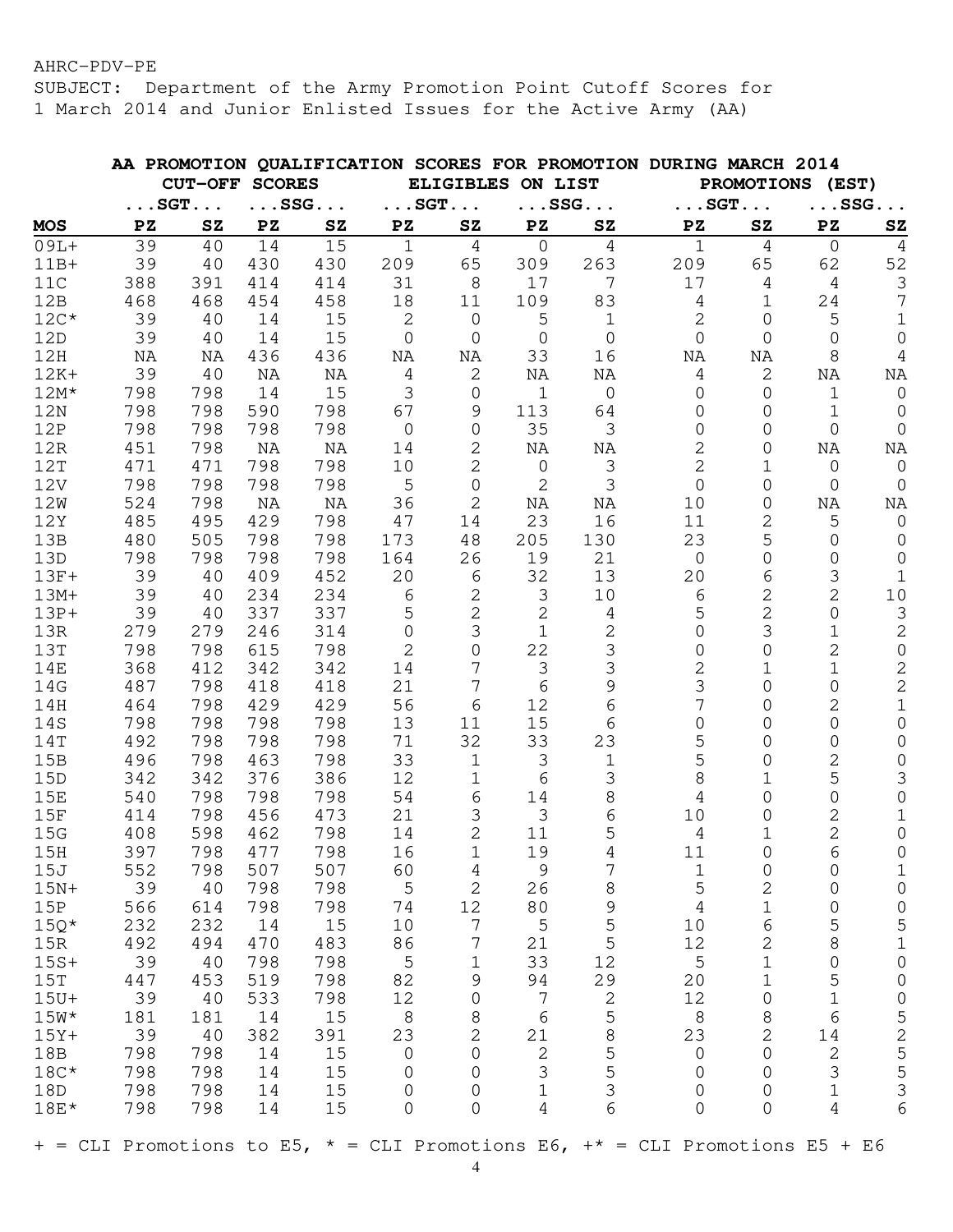SUBJECT: Department of the Army Promotion Point Cutoff Scores for 1 March 2014 and Junior Enlisted Issues for the Active Army (AA)

|            |      |                       |      |              |                        |                        |                        | AA PROMOTION QUALIFICATION SCORES FOR PROMOTION DURING MARCH 2014 |                     |                     |                        |                       |
|------------|------|-----------------------|------|--------------|------------------------|------------------------|------------------------|-------------------------------------------------------------------|---------------------|---------------------|------------------------|-----------------------|
|            |      | <b>CUT-OFF SCORES</b> |      |              |                        | <b>ELIGIBLES</b>       | ON LIST                |                                                                   |                     | <b>PROMOTIONS</b>   | (EST)                  |                       |
|            |      | $\ldots$ SGT $\ldots$ |      | $\ldots$ SSG |                        | $\ldots$ SGT. $\ldots$ |                        | $\ldots$ SSG                                                      |                     | $\ldots$ SGT        |                        | $\ldots$ SSG $\ldots$ |
| <b>MOS</b> | PZ   | ${\tt SZ}$            | PZ   | ${\tt SZ}$   | $\mathbf{P}\mathbf{Z}$ | ${\tt SZ}$             | $\mathbf{P}\mathbf{Z}$ | ${\tt SZ}$                                                        | PZ                  | ${\tt SZ}$          | $\mathbf{P}\mathbf{Z}$ | ${\tt SZ}$            |
| 19D        | 798  | 798                   | 798  | 798          | 116                    | 33                     | 237                    | 127                                                               | 0                   | 0                   | 0                      | $\Omega$              |
| 19K        | 798  | 798                   | 798  | 798          | 13                     | 6                      | 193                    | 65                                                                | 0                   | 0                   | 0                      | 0                     |
| 25B        | 605  | 798                   | 798  | 798          | 315                    | 44                     | 143                    | 24                                                                | 8                   | 0                   | $\Omega$               | $\Omega$              |
| 25C        | 798  | 798                   | 465  | 465          | 9                      | 3                      | 1                      | 7                                                                 |                     | 0                   | 0                      | 1                     |
| 25E        | 798  | 798                   | 14   | 15           | 0                      | $\mathbf 0$            | 1                      | <sup>0</sup>                                                      | 0                   | 0                   | 1                      | $\Omega$              |
| 25F        | (SEE | 25N)                  | (SEE | 25N)         | (SEE                   | 25N)                   | (SEE                   | 25N)                                                              | (SEE                | 25N)                | (SEE                   | 25N)                  |
| 25L        | 432  | 432                   | 582  | 798          | 26                     | 9                      | 78                     | 21                                                                | 7                   | 2                   | 2                      | $\Omega$              |
| 25M        | 798  | 798                   | 506  | 798          | 25                     | $\mathbf{1}$           | 16                     | 6                                                                 | 0                   | 0                   | 3                      | 0                     |
| 25N        | 798  | 798                   | 798  | 798          | 96                     | 21                     | 42                     | 33                                                                | 0                   | 0                   | 0                      | 0                     |
| 25P        | 571  | 798                   | 798  | 798          | 53                     | $\mathbf 1$            | 33                     | 4                                                                 | 2                   | 0                   | $\Omega$               | 0                     |
| 25Q        | 798  | 798                   | 521  | 521          | 182                    | 25                     | 105                    | 97                                                                | 1                   | 0                   | 1                      | 1                     |
| 25R        | 798  | 798                   | 798  | 798          | 24                     | $\mathbf 1$            | 5                      | 5                                                                 | $\Omega$            | 0                   | 0                      | 0                     |
| 25S        | 575  | 575                   | 798  | 798          | 224                    | 48                     | 135                    | 67                                                                | 4                   | 4                   | $\Omega$               | 0                     |
| 25U        | 501  | 510                   | 565  | 798          | 228                    | 35                     | 295                    | 121                                                               | 23                  | 4                   | 10                     | 0                     |
| 25V        | 798  | 798                   | 677  | 798          | 41                     | 2                      | 18                     | 3                                                                 | 0                   | 0                   | $\mathbf 1$            | 0                     |
| 27D        | 394  | 394                   | 415  | 415          | 31                     | 9                      | 38                     | 26                                                                | 10                  | 4                   | 4                      | 8                     |
| $29E+$     | 39   | 40                    | 486  | 496          | 1                      | $\mathbf 0$            | 30                     | 13                                                                | 1                   | 0                   | 4                      | $\mathbf 1$           |
| 31B        | 441  | 445                   | 548  | 562          | 241                    | 36                     | 445                    | 125                                                               | 105                 | 9                   | 45                     | $\overline{2}$        |
| 31D        | 39   | 40                    | 798  | 798          | 0                      | 0                      | 60                     | 19                                                                | 0                   | 0                   | 0                      | $\mathbf 0$           |
| <b>31E</b> | 379  | 459                   | 325  | 325          | 37                     | 6                      | 10                     | 10                                                                | 15                  | 2                   | 5                      | 5                     |
| $35F+*$    | 39   | 40                    | 14   | 15           | 23                     | 20                     | 13                     | 18                                                                | 23                  | 20                  | 13                     | 18                    |
| 35G        | 434  | 515                   | 358  | 358          | 51                     | 16                     | 4                      | 7                                                                 | 11                  | 3                   | $\overline{0}$         | $\sqrt{2}$            |
| 35L        | 39   | 40                    | 682  | 798          | $\mathbf 0$            | $\mathbf 0$            | 143                    | 6                                                                 | $\mathbf 0$         | 0                   | 5                      | $\mathbf 0$           |
| 35M        | 501  | 502                   | 798  | 798          | 112                    | 37                     | 42                     | 36                                                                | 12                  | 9                   | 0                      | 0                     |
| 35N        | 798  | 798                   | 798  | 798          | 145                    | 43                     | 34                     | 65                                                                | $\mathbf 0$         | 0                   | 0                      | 0                     |
| 35P        | 798  | 798                   | 798  | 798          | 160                    | 18                     | 21                     | 19                                                                | 0                   | 0                   | 0                      | 0                     |
| $35$ PAD+  | 39   | 40                    | 245  | 245          | 11                     | 2                      | $\mathbf 1$            | 4                                                                 | 11                  | 2                   | 1                      | 4                     |
| 35PAE      | (SEE | 35PAD) (SEE           |      | 35PAD)       | (SEE                   | 35PAD)                 | (SEE                   | 35PAD)                                                            | (SEE                | 35PAD)              | (SEE                   | 35PAD)                |
| 35PAN      | (SEE | 35PAD) (SEE           |      | 35PAD)       | (SEE                   | 35PAD)                 | (SEE                   | 35PAD)                                                            | (SEE                | 35PAD)              | (SEE                   | 35PAD)                |
| 35PAP      | (SEE | 35PAD) (SEE           |      | 35PAD)       | (SEE                   | 35PAD)                 | (SEE                   | 35PAD)                                                            | (SEE                | 35PAD)              | (SEE                   | 35PAD)                |
| 35PAZ      | (SEE | 35PAD) (SEE           |      | 35PAD)       | (SEE                   | 35PAD)                 | (SEE                   | 35PAD)                                                            | (SEE                | 35PAD)              | (SEE                   | 35PAD)                |
| 35PDG      | (SEE | 35PAD) (SEE           |      | 35PAD)       | (SEE                   | 35PAD)                 | (SEE                   | 35PAD)                                                            | (SEE                | 35PAD)              | (SEE                   | 35PAD)                |
| 35PPF      | 798  | 798                   | 182  | 182          | 0                      | 0                      | 1                      | 3                                                                 | 0                   | 0                   | 1                      | З                     |
| 35PRU      | 798  | 798                   | 358  | 358          | 11                     | 4                      | 0                      | 1                                                                 | 0                   | 0                   | 0                      | 1                     |
| $35PSC+$   | 39   | 40                    | 798  | 798          | $\overline{0}$         | 0                      | 0                      | 0                                                                 | 0                   | 0                   | 0                      | 0                     |
| 35Q        | 537  | 798                   | 798  | 798          | 13                     | 0                      | $\mathbf 1$            | 1                                                                 | 1                   | 0                   | 0                      | 0                     |
| 35S        | 253  | 279                   | 798  | 798          | $6\phantom{1}6$        | 2                      | 17                     | 19                                                                | 5                   | 1                   | 0                      | 0                     |
| 35T        | 591  | 798                   | 798  | 798          | 51                     | 5                      | 24                     | 10                                                                | $\overline{c}$      | $\mathsf{O}\xspace$ | 0                      | 0                     |
| 36B        | 798  | 798                   | 798  | 798          | 74                     | 18                     | 56                     | 10                                                                | 0                   | $\mathbf 0$         | 0                      | 0                     |
| 37F        | 39   | 40                    | 667  | 798          | $\mathsf{O}\xspace$    | $\mathbf 0$            | 91                     | 47                                                                | 0                   | $\mathsf{O}\xspace$ | $1\,$                  | $\mathsf{O}\xspace$   |
| 38B        | NA   | NA                    | 14   | 15           | NA                     | NA                     | 0                      | 3                                                                 | NA                  | NA                  | $\mathsf{O}\xspace$    |                       |
| 42A        | 583  | 591                   | 560  | 570          | 636                    | 62                     | 489                    | 107                                                               | 70                  | 1                   | 54                     | $\frac{3}{5}$         |
| 42R        | 551  | 577                   | 798  | 798          | 45                     | 36                     | 91                     | 53                                                                | $\overline{c}$      | 1                   | $\mathbf 0$            | $\mathsf{O}\xspace$   |
| $46Q+$     | 39   | 40                    | 506  | 510          | 1                      | 0                      | 28                     | 11                                                                | $\mathbf 1$         | 0                   | 1                      | $\mathbf 1$           |
| 46R        | 39   | 40                    | 798  | 798          | $\mathbf 0$            | $\mathbf 0$            | 44                     | 7                                                                 | $\mathsf{O}\xspace$ | 0                   | 0                      | 0                     |
| 51C        | NA   | ΝA                    | 14   | 15           | NA                     | NA                     | 2                      | 0                                                                 | NA                  | NA                  | 2                      | 0                     |
| 56M        | 444  | 468                   | 599  | 798          | 36                     | 8                      | 91                     | 13                                                                | 7                   | $\mathbf 1$         | 7                      | $\mathsf{O}\xspace$   |
|            |      |                       |      |              |                        |                        |                        |                                                                   |                     |                     |                        |                       |

 $+$  = CLI Promotions to E5,  $*$  = CLI Promotions E6,  $+$  = CLI Promotions E5 + E6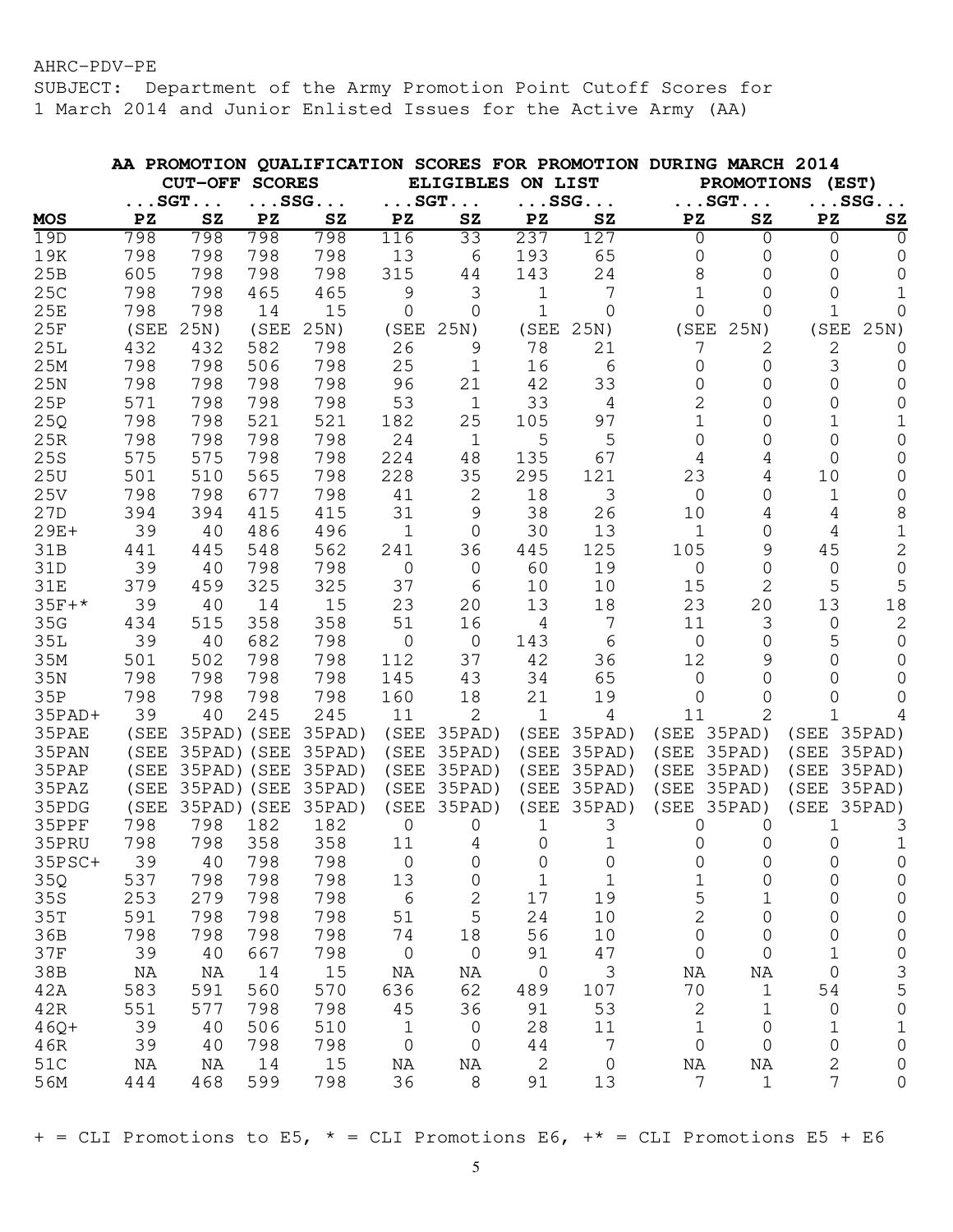SUBJECT: Department of the Army Promotion Point Cutoff Scores for 1 March 2014 and Junior Enlisted Issues for the Active Army (AA)

|            |      |                       |               |                       |              |                       |                   | AA PROMOTION QUALIFICATION SCORES FOR PROMOTION DURING MARCH 2014 |             |                     |                        |                       |
|------------|------|-----------------------|---------------|-----------------------|--------------|-----------------------|-------------------|-------------------------------------------------------------------|-------------|---------------------|------------------------|-----------------------|
|            |      | <b>CUT-OFF</b>        | <b>SCORES</b> |                       |              |                       | ELIGIBLES ON LIST |                                                                   |             |                     | PROMOTIONS (EST)       |                       |
|            |      | $\ldots$ SGT $\ldots$ |               | $\ldots$ SSG $\ldots$ |              | $\ldots$ SGT $\ldots$ |                   | $\ldots$ SSG. $\ldots$                                            |             | $\ldots$ SGT        |                        | $\ldots$ SSG $\ldots$ |
| <b>MOS</b> | PZ   | ${\tt SZ}$            | PZ            | ${\tt SZ}$            | PZ           | ${\tt SZ}$            | PZ                | ${\bf SZ}$                                                        | PZ          | ${\tt SZ}$          | $\mathbf{P}\mathbf{Z}$ | ${\tt SZ}$            |
| 68A        | 798  | 798                   | 646           | 798                   | 35           | 7                     | 64                | 15                                                                | 0           | $\overline{0}$      | 4                      | $\Omega$              |
| 68B        | 798  | 798                   | 798           | 798                   | 0            | 0                     | 3                 | 0                                                                 | 0           | 0                   | 0                      | 0                     |
| 68C        | 798  | 798                   | 798           | 798                   | 6            | 1                     | 114               | 8                                                                 | 0           | 0                   | 0                      | 0                     |
| 68D        | 599  | 798                   | 798           | 798                   | 69           | 6                     | 67                | 6                                                                 | 4           | 0                   | $\Omega$               | 0                     |
| 68E        | 634  | 634                   | 619           | 798                   | 134          | 13                    | 109               | 6                                                                 | 8           | 2                   | 9                      | 0                     |
| 68F        | 798  | 798                   | 798           | 798                   | $\mathbf 0$  | $\mathbf 0$           | 13                | 3                                                                 | 0           | $\Omega$            | $\Omega$               | 0                     |
| 68G        | 547  | 798                   | 631           | 635                   | 43           | 4                     | 52                | 5                                                                 | 6           | 0                   | 3                      | $\mathbf 1$           |
| 68H        | 798  | 798                   | 798           | 798                   | 17           | 2                     | 11                | 1                                                                 | $\Omega$    | 0                   | 0                      | 0                     |
| 68J        | 576  | 798                   | 560           | 798                   | 77           | 11                    | 52                | 5                                                                 | 6           | 0                   | 2                      | 0                     |
| 68K        | 594  | 798                   | 615           | 798                   | 158          | 15                    | 110               | 14                                                                | 16          | 0                   | 9                      | 0                     |
| 68L        | 798  | 798                   | 798           | 798                   | $\mathbf 0$  | $\overline{0}$        | 2                 | $\overline{0}$                                                    | 0           | 0                   | $\mathbf 0$            | 0                     |
| 68M        | 424  | 621                   | 344           | 344                   | 11           | 3                     | 7                 | 3                                                                 | 3           | 1                   | 2                      | $\mathbf{2}$          |
| 68N        | 798  | 798                   | 798           | 798                   | $\mathbf{1}$ | $\mathbf 0$           | $\mathbf 1$       | 1                                                                 | 0           | 0                   | 0                      | $\mathsf{O}\xspace$   |
| 68P        | 606  | 798                   | 606           | 798                   | 70           | 11                    | 60                | 10                                                                | 2           | 0                   | 4                      | 0                     |
| 68Q        | 550  | 798                   | 525           | 798                   | 33           | $\mathsf S$           | 29                | 8                                                                 | 1           | 0                   | $\mathbf 1$            | 0                     |
| 68R        | 553  | 798                   | 604           | 798                   | 50           | 5                     | 96                | 9                                                                 | 4           | 0                   | 2                      | 0                     |
| 68S        | 474  | 475                   | 595           | 798                   | 13           | 9                     | 36                | 10                                                                | 2           | 4                   | 2                      | 0                     |
| 68T        | 536  | 798                   | 798           | 798                   | 34           | $\mathbf 1$           | 34                | 3                                                                 | 2           | 0                   | $\mathbf 0$            | 0                     |
| 68U        | 798  | 798                   | 798           | 798                   | 0            | 0                     | $\mathbf{2}$      | 0                                                                 | 0           | 0                   | 0                      | 0                     |
| 68V+       | 39   | 40                    | 607           | 798                   | 3            | 0                     | 28                | 0                                                                 | 3           | 0                   | 2                      | 0                     |
| 68W        | 798  | 798                   | 624           | 628                   | 1255         | 238                   | 755               | 225                                                               | 1           | 0                   | 29                     | 5                     |
| 68X        | 506  | 506                   | 544           | 798                   | 24           | 20                    | 28                | 15                                                                | 5           | 1                   | $\mathbf 1$            | 0                     |
| 68Y        | 572  | 798                   | 798           | 798                   | $\mathbf 1$  | $\mathbf 0$           | 1                 | 0                                                                 | 1           | 0                   | 0                      | 0                     |
| 74D        | 541  | 798                   | 625           | 798                   | 223          | 31                    | 282               | 39                                                                | 15          | 0                   | 3                      | 0                     |
| 79R*       | NA   | ΝA                    | 14            | 15                    | ΝA           | ΝA                    | 24                | 1                                                                 | $\rm NA$    | ΝA                  | 24                     | 1                     |
| <b>79S</b> | NA   | ΝA                    | 798           | 798                   | ΝA           | ΝA                    | 21                | 5                                                                 | ΝA          | ΝA                  | $\mathsf{O}\xspace$    | 0                     |
| 88H        | 484  | 798                   | 657           | 798                   | 72           | 7                     | 100               | 12                                                                | 20          | 0                   | 5                      | 0                     |
| 88K        | 455  | 798                   | 521           | 798                   | 17           | $\mathbf{2}$          |                   |                                                                   | 5           | 0                   | 1                      | 0                     |
| 88L*       |      |                       |               |                       |              |                       | 6<br>2            | 1                                                                 |             | 3                   | 2                      |                       |
|            | 244  | 295                   | 14            | 15                    | $\mathbf 1$  | $\mathfrak{Z}$        |                   | 1                                                                 | 1<br>109    | 13                  |                        | $\mathbf 1$<br>5      |
| 88M        | 457  | 463                   | 594           | 601                   | 310          | 45                    | 596               | 84                                                                |             |                     | 44                     |                       |
| 88N        | 453  | 798                   | 555           | 798                   | 9            | $\mathbf{2}$          | 74                | 8                                                                 | 4           | 0                   | 5                      | $\mathbf 0$           |
| 89A        | 798  | 798                   | ΝA            | NA                    | 0            | 2                     | ΝA                | ΝA                                                                | 0           | 0                   | NA                     | NA                    |
| 89B+       | 39   | 40                    | 491           | 798                   | 19           | 6                     | 74                | 10                                                                | 19          | 6                   | 11                     | $\mathbf 0$           |
| 89D        | 798  | 798                   | 448           | 468                   | 288          | 23                    | 21                | 34                                                                | 0           | U                   | 2                      | 3                     |
| $91A+$     | 39   | 40                    | 798           | 798                   | 6            | $\mathbf 0$           | 3                 | $1\,$                                                             | 6           | 0                   | $\mathbf 0$            | 0                     |
| 91B        | 522  | 532                   | 618           | 798                   | 502          | 67                    | 871               | 60                                                                | 55          | 5                   | 74                     | $\mathbf 0$           |
| 91C        | 529  | 798                   | 653           | 672                   | 69           | 9                     | 150               | 12                                                                | 8           | $\mathbf 0$         | 11                     | $\mathbf 1$           |
| 91D        | 521  | 555                   | 633           | 798                   | 136          | 18                    | 164               | 35                                                                | 16          | 1                   | 8                      | $\mathsf{O}\xspace$   |
| 91E        | 402  | 419                   | 798           | 798                   | 16           | $\overline{4}$        | 64                | 8                                                                 | 6           | $\mathbf 1$         | 0                      | $\mathbf 0$           |
| 91F        | 505  | 507                   | 798           | 798                   | 58           | 20                    | 75                | 11                                                                | $\mathsf 9$ | $\sqrt{4}$          | $\mathbf 0$            | $\mathbf 0$           |
| 91G        | 798  | 798                   | NA            | NA                    | 16           | $1\,$                 | ΝA                | ΝA                                                                | $\mathbf 0$ | 0                   | ΝA                     | NA                    |
| 91H        | 440  | 469                   | 568           | 798                   | 42           | $\overline{7}$        | 55                | $1\,$                                                             | 16          | $\mathbf 1$         | 9                      | $\mathbf 0$           |
| 91J        | 621  | 628                   | NA            | NA                    | 101          | 10                    | NA                | NA                                                                | 6           | $\mathbf{2}$        | $\rm NA$               | NA                    |
| 91K        | (SEE | 91F)                  | (SEE          | 91F)                  | (SEE         | 91F)                  | (SEE              | 91F)                                                              | (SEE        | 91F)                | (SEE                   | 91F)                  |
| 91L        | 523  | 559                   | 538           | 798                   | 79           | 5                     | 37                | 4                                                                 | 17          | 1                   | 7                      | $\mathbf 0$           |
| 91M+       | 39   | 40                    | 396           | 400                   | 7            | $\sqrt{2}$            | 20                | 6                                                                 | 7           | 2                   | 5                      | $\sqrt{2}$            |
| 91P        | 39   | 40                    | 798           | 798                   | $\mathbf 0$  | $\mathbf 0$           | 3                 | $\mathbf{1}$                                                      | 0           | $\mathsf{O}\xspace$ | $\mathbf 0$            | $\mathbf 0$           |

 $+$  = CLI Promotions to E5,  $*$  = CLI Promotions E6,  $+*$  = CLI Promotions E5 + E6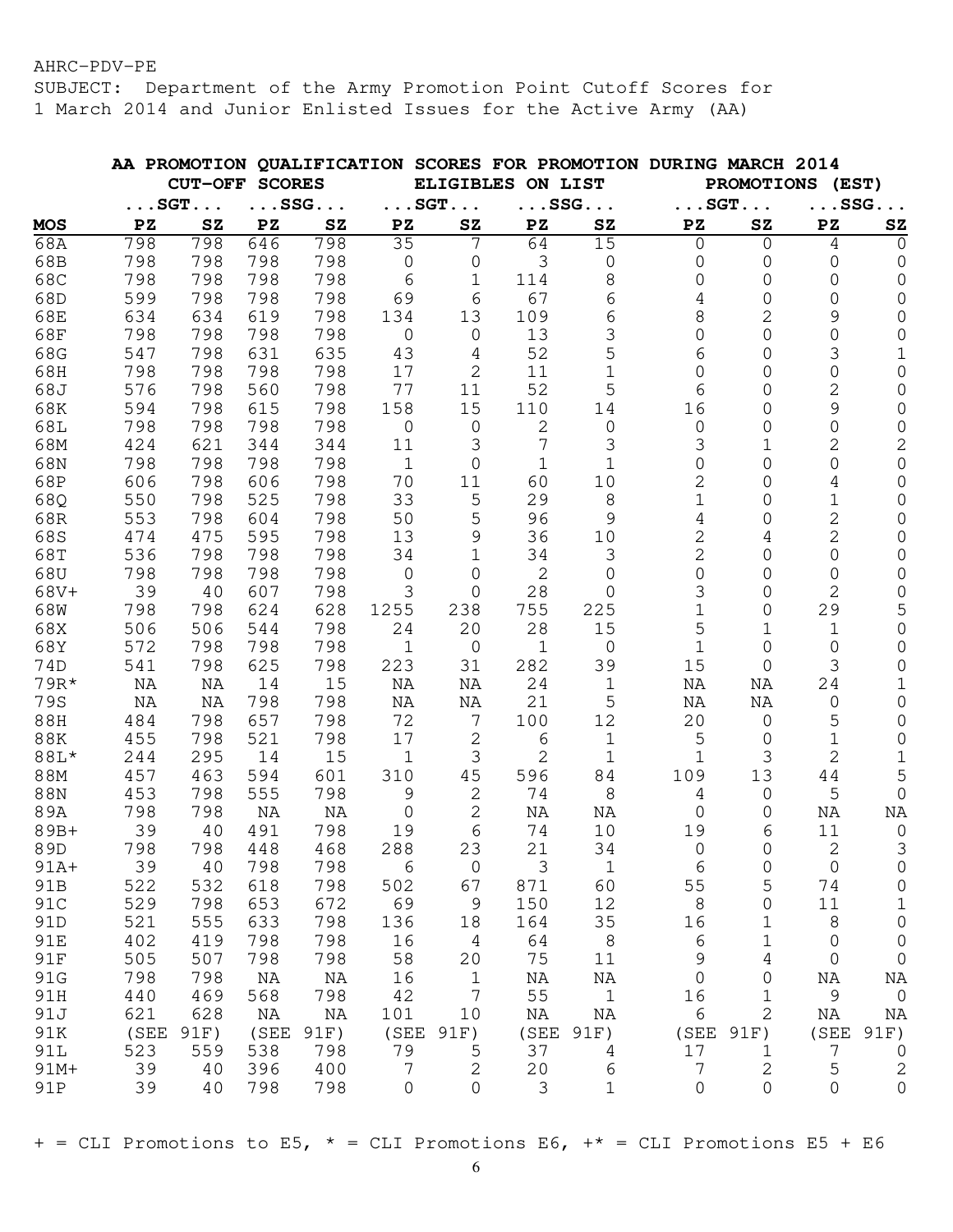SUBJECT: Department of the Army Promotion Point Cutoff Scores for 1 March 2014 and Junior Enlisted Issues for the Active Army (AA)

|                 | AA PROMOTION |                       |               |                        | <b>QUALIFICATION</b> |                       |                 | <b>SCORES FOR PROMOTION</b> | <b>DURING</b> | <b>MARCH 2014</b>      |                  |                       |
|-----------------|--------------|-----------------------|---------------|------------------------|----------------------|-----------------------|-----------------|-----------------------------|---------------|------------------------|------------------|-----------------------|
|                 |              | <b>CUT-OFF</b>        | <b>SCORES</b> |                        |                      | <b>ELIGIBLES</b>      |                 | ON LIST                     |               | <b>PROMOTIONS</b>      |                  | (EST)                 |
|                 |              | $\ldots$ SGT $\ldots$ |               | $\ldots$ SSG. $\ldots$ |                      | $\ldots$ SGT $\ldots$ |                 | $\ldots$ SSG $\ldots$       |               | $\ldots$ SGT. $\ldots$ |                  | $\ldots$ SSG $\ldots$ |
| <b>MOS</b>      | PZ           | ${\tt SZ}$            | PZ            | SZ                     | PZ                   | ${\tt SZ}$            | $\overline{P}Z$ | ${\tt SZ}$                  | PZ            | ${\tt SZ}$             | PZ               | ${\tt SZ}$            |
| 91S             | 377          | 420                   | 798           | 798                    | 11                   | 2                     | 18              | 4                           | 6             |                        | $\Omega$         | <sup>0</sup>          |
| 92A             | 538          | 539                   | 671           | 798                    | 422                  | 45                    | 591             | 97                          | 25            | 4                      | 18               |                       |
| <b>92F</b>      | 627          | 627                   | 707           | 798                    | 620                  | 44                    | 565             | 31                          | 62            |                        | 19               |                       |
| 92G             | 298          | 383                   | 550           | 550                    | 35                   | 9                     | 220             | 29                          | 33            |                        | 27               |                       |
| 92L             | 455          | 798                   | 798           | 798                    | 4                    |                       | 20              | 1                           | 1             | 0                      | 0                |                       |
| 92M             | 454          | 798                   | 491           | 798                    | 4                    | 2                     | 15              | 4                           | 4             |                        |                  |                       |
| 92R             | 594          | 649                   | 611           | 798                    | 74                   | 7                     | 55              |                             | 19            |                        |                  |                       |
| 92S             | 798          | 798                   | 798           | 798                    | 80                   | 2                     | 38              |                             | $\Omega$      | 0                      |                  |                       |
| 92 <sub>W</sub> | 484          | 520                   | 730           | 798                    | 53                   | 11                    | 103             |                             | 15            | 2                      | 6                |                       |
| 92Y             | 392          | 420                   | 547           | 555                    | 165                  | 24                    | 646             | 112                         | 80            | 9                      | 98               |                       |
| 94A             | 798          | 798                   | 798           | 798                    | 24                   |                       | 9               | 6                           | 0             | 0                      | $\left( \right)$ |                       |
| 94D             | 444          | 444                   | 14            | 15                     | $\Omega$             |                       | $\Omega$        |                             | 0             |                        |                  |                       |
| 94E             | 580          | 798                   | 651           | 798                    | 105                  | 11                    | 42              | 2                           | 12            | 0                      | 2                |                       |
| 94F             | 653          | 798                   | 798           | 798                    | 75                   |                       | 63              | 2                           |               |                        |                  |                       |
| 94H*            | 486          | 798                   | 14            | 15                     | 19                   | 0                     |                 |                             |               | 0                      |                  |                       |
| 94M             | 798          | 798                   | 798           | 798                    | 13                   |                       | 5               | 2                           |               |                        |                  |                       |
| 94P             | 39           | 40                    | 798           | 798                    | $\Omega$             | 0                     |                 | 0                           | 0             | O                      |                  |                       |
| 94R             | 394          | 798                   | 656           | 798                    | 18                   |                       | 28              |                             | 11            |                        |                  |                       |
| $94S*$          | 464          | 798                   | 14            | 15                     | 16                   |                       |                 |                             | 2             |                        |                  |                       |
| 94T             | 798          | 798                   | 14            | 15                     |                      |                       | 0               |                             |               | 0                      |                  |                       |
| 94Y             | 798          | 798                   | 798           | 798                    | 23                   |                       | 10              |                             |               |                        |                  |                       |
| TOTALS          |              |                       |               |                        | 10311                | 1674                  | 11193           | 3030                        | 1454          | 259                    | 811              | 214                   |

 $+$  = CLI Promotions to E5,  $*$  = CLI Promotions E6,  $+*$  = CLI Promotions E5 + E6

## 1. **STAR MOSs**

The STAR MOS listing is a management tool. These are MOSs in which more Soldiers may have been promoted on 1 March 2014 if more had been reflected on AHRCOM's PERDB with an eligible date and promotion point score. Soldiers possessing an MOS listed as a STAR MOS are still required to meet or exceed an announced cutoff score.

#### **SGT**

09L, 12C, 12D, 12K, 13F, 13M, 15N, 15S, 29E, 31D, 35F, 35L, 37F, 46Q, 46R, 68V, 91A, 91M, 91P, 94P

#### **SSG**

09L, 12D, 12M, 15Q, 15W, 18B, 18C, 18D, 18E, 25E, 35F, 38B, 51C, 79R, 94D, 94H, 94T

**NOTE:** Soldiers holding a STAR MOS should be given a high priority for WLC attendance due to increased promotion potential.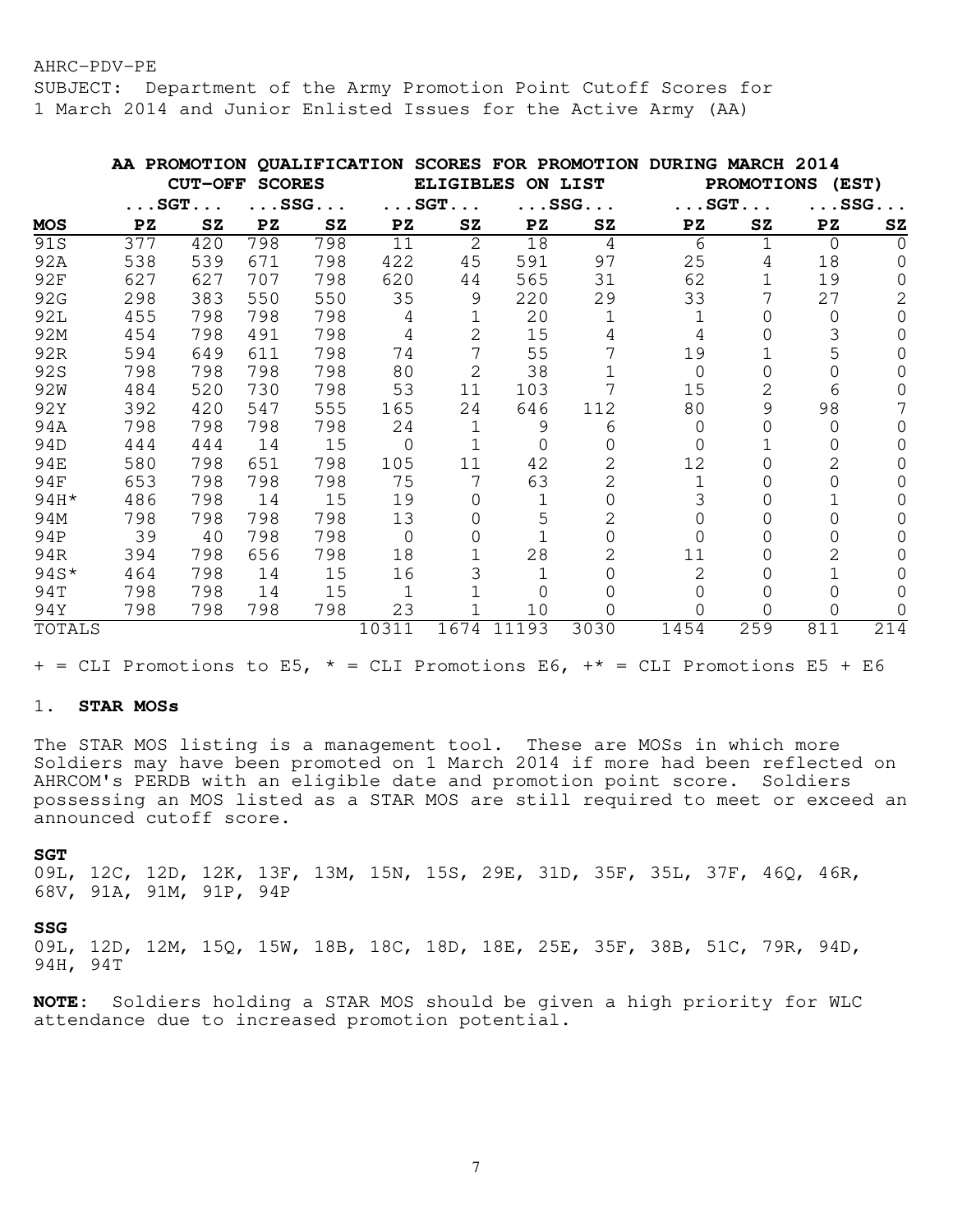SUBJECT: Department of the Army Promotion Point Cutoff Scores for 1 March 2014 and Junior Enlisted Issues for the Active Army (AA)

# 2. **PROMOTION QUALIFICATION SGT CLI MOS LIST minimum PDOR must be met. (BASD used to break ties of PDOR)**

| MOS | <b>PDOR</b> | <b>BASD</b> | #ELIG | <b>#SELECTED</b> |
|-----|-------------|-------------|-------|------------------|
| 09L | 20120801    | 20100206    | 1     | 1                |
| 11B | 20110501    | 20060420    | 198   | 50               |
| 12K | 20100216    | 20100216    | 2     | 2                |
| 13F | 20130213    | 20040810    | 9     | 9                |
| 13M | 20120202    | 20100202    | 4     | 4                |
| 13P | 20100901    | 20060104    | 10    | 2                |
| 15N | 20110901    | 20100223    | 3     | 3                |
| 15S | 20120405    | 20100105    | 3     | 3                |
| 15U | 20100917    | 20080917    | 13    | 6                |
| 15Y | 20111001    | 20091001    | 22    | 14               |
| 29E | 20100401    | 20100205    | 1     | 1                |
| 35F | 20130201    | 20080605    | 6     | 6                |
| 46Q | 20101201    | 20090527    | 1     | 1                |
| 68V | 20110701    | 20090701    | 3     | 3                |
| 89B | 20111020    | 20091020    | 20    | 11               |
| 91A | 20111001    | 20100223    | 4     | 4                |
| 91M | 20110901    | 20091005    | 2     | 2                |

3. **PROMOTION QUALIFICATION SSG CLI MOS LIST minimum PDOR must be met. (BASD used to break ties of PDOR)** 

| <b>MOS</b>      | <b>PDOR</b> | <b>BASD</b> | #ELIG | <b>#SELECTED</b> |
|-----------------|-------------|-------------|-------|------------------|
| 12C             | 20090701    | 20061115    | 10    | 3                |
| 12M             | 20121101    | 20040610    | 1     |                  |
| 15Q             | 20130201    | 20050512    | 3     | 3                |
| 15 <sub>W</sub> | 20130213    | 19981229    | 4     | 4                |
| 18C             | 20120701    | 20060208    | 1     |                  |
| 18E             | 20110601    | 20040908    | 2     | 2                |
| 35F             | 20130201    | 20050212    | 10    | 10               |
| 79R             | 20100201    | 20060321    | 4     | 4                |
| 88L             | 20110801    | 20010918    |       |                  |
| 94H             | 20110301    | 20061101    | 1     |                  |
| 94S             | 20100701    | 20060329    | 2     |                  |

**Note:** The BASD does not have to be met by all CLI selectees within an MOS for promotion to SGT/SSG. The BASD is used to break a tie when two or more Soldiers have the same PDOR.

# 4. **TO GRADE E-5**

|            | 10 ulumlar u<br>LINGUIST PROMOTION QUALIFICATION CLI MOS LIST FOR SGT |             |             |       |                  |
|------------|-----------------------------------------------------------------------|-------------|-------------|-------|------------------|
| <b>MOS</b> | <b>LANGCD</b>                                                         | <b>PDOR</b> | <b>BASD</b> | #ELIG | <b>#SELECTED</b> |
| 35P        | AD.                                                                   | 20120120    | 20100120    | n     |                  |
| 35P        | SC.                                                                   | 20120725    | 20100217    |       |                  |